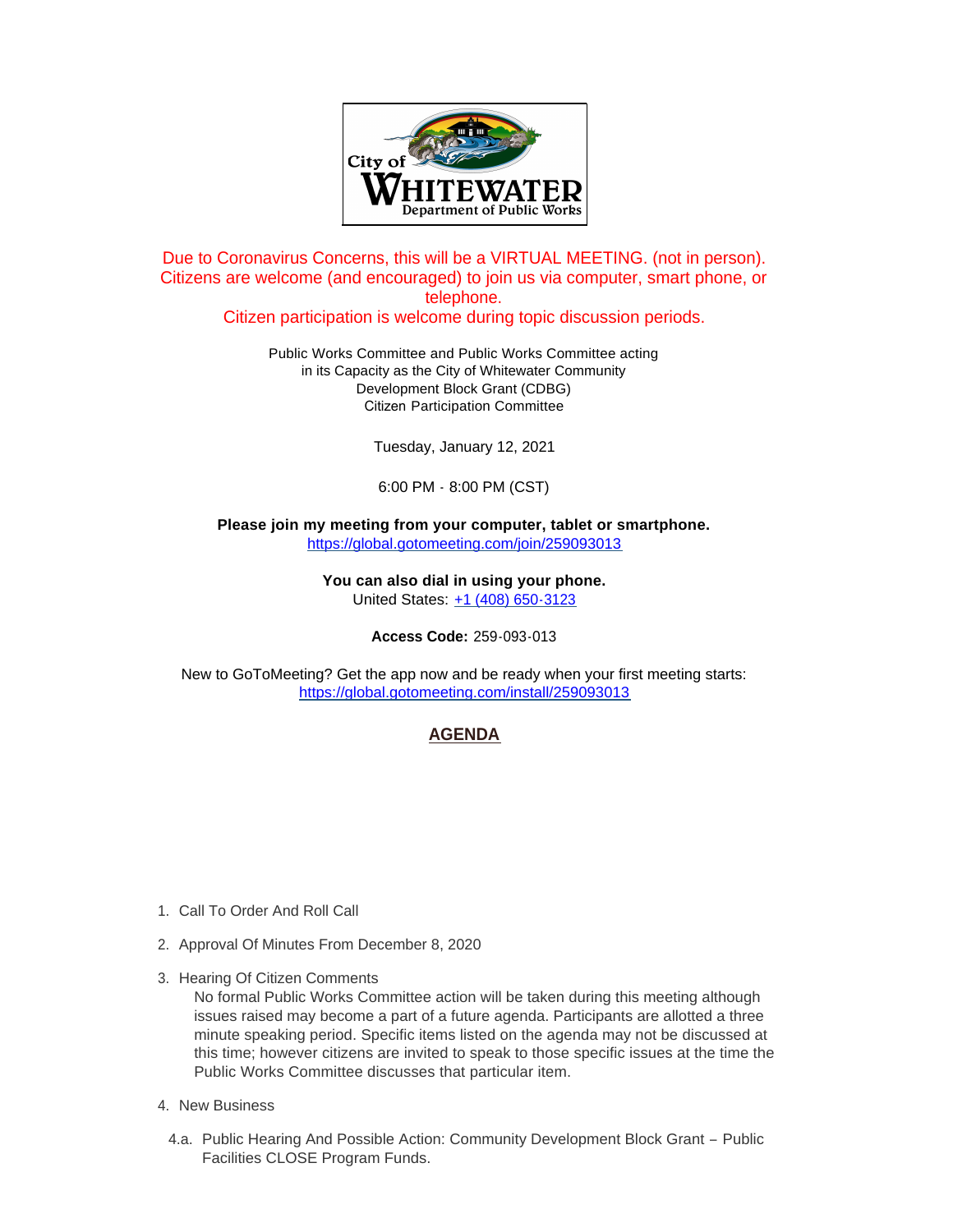The Public Works Committee of the City of Whitewater acting in its capacity as the City of Whitewater Community Development Block Grant Citizen Participation Plan Committee will conduct a public hearing regarding the City of Whitewater's proposed application for Community Development Block Grant – Public Facilities Program (CDBG-PF) funds. The public is invited to attend to learn about the CDBG program, to help identify additional community development needs, and to comment on the activities proposed to be included in the CDBG application.

The agenda for the public hearing is:

- 1) Identification of total potential funds
- 2) Eligible CDBG activities

3) Presentation of identified community development needs

- 4) Identification of any community development needs by public
- 5) Presentation of activities proposed for CDBG application, including potential residential displacement.
- 6) Citizen input regarding proposed and other CDBG activities

Residents of the City of Whitewater are encouraged to attend, especially residents with low to moderate incomes.

Documents:

## [ITEM 4A.PDF](https://www.whitewater-wi.gov/AgendaCenter/ViewFile/Item/3521?fileID=5149) [PUBLIC HEARING NOTICE 2021-0112.PDF](https://www.whitewater-wi.gov/AgendaCenter/ViewFile/Item/3521?fileID=5150)

4.b. Discussion And Possible Action Regarding New Water Tower Site Selection.

Documents:

[ITEM 4B.PDF](https://www.whitewater-wi.gov/AgendaCenter/ViewFile/Item/3522?fileID=5151) [1\\_NEIGHBORHOOD LETTER.PDF](https://www.whitewater-wi.gov/AgendaCenter/ViewFile/Item/3522?fileID=5152) [2\\_WATER TOWER SITES.PDF](https://www.whitewater-wi.gov/AgendaCenter/ViewFile/Item/3522?fileID=5153) [3\\_COMPILED BRIEF RESPONSES.PDF](https://www.whitewater-wi.gov/AgendaCenter/ViewFile/Item/3522?fileID=5154) [4\\_COMPILED FULL RESPONSES.PDF](https://www.whitewater-wi.gov/AgendaCenter/ViewFile/Item/3522?fileID=5155)

4.c. Discussion And Possible Action Regarding West Side Sanitary Sewer Study.